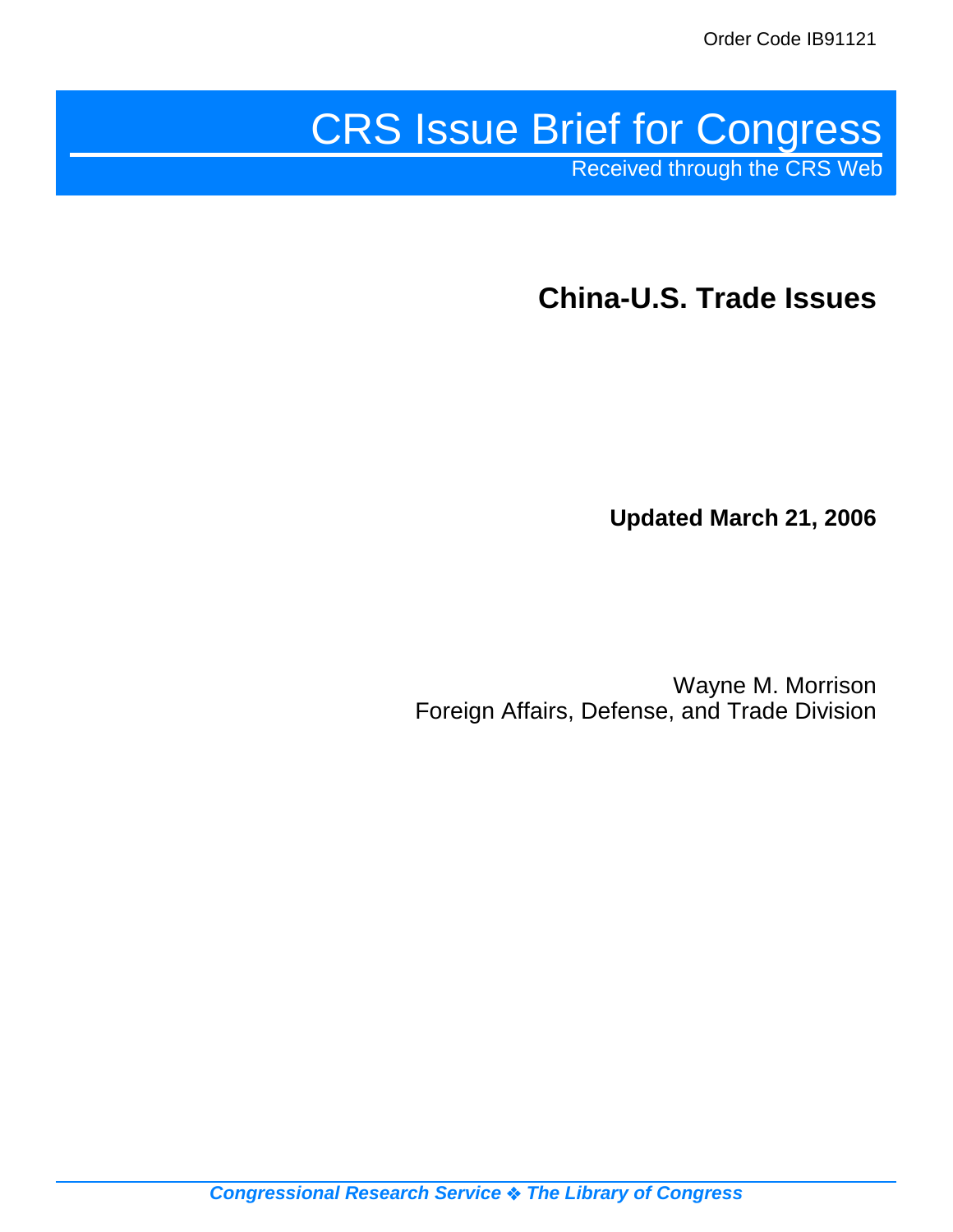# **CONTENTS**

**SUMMARY** 

#### MOST RECENT DEVELOPMENTS

#### BACKGROUND AND ANALYSIS

U.S. Trade with China Major U.S. Exports to China Major U.S. Imports from China

Major U.S.-China Trade Issues China's Currency Policy The Bush Administration's Response China Changes its Currency Policy China and the World Trade Organization WTO Implementation Issues Most Recent Developments Violations of U.S. Intellectual Property Rights Most Recent Action Chinese Acquisition of U.S. Companies Congressional Concern Over the CNOOC Bid Textile and Apparel Products

U.S.-China Trade Legislation in the 109<sup>th</sup> Congress Comprehensive China Trade Legislation Bills Addressing China's Currency Policy Other Bills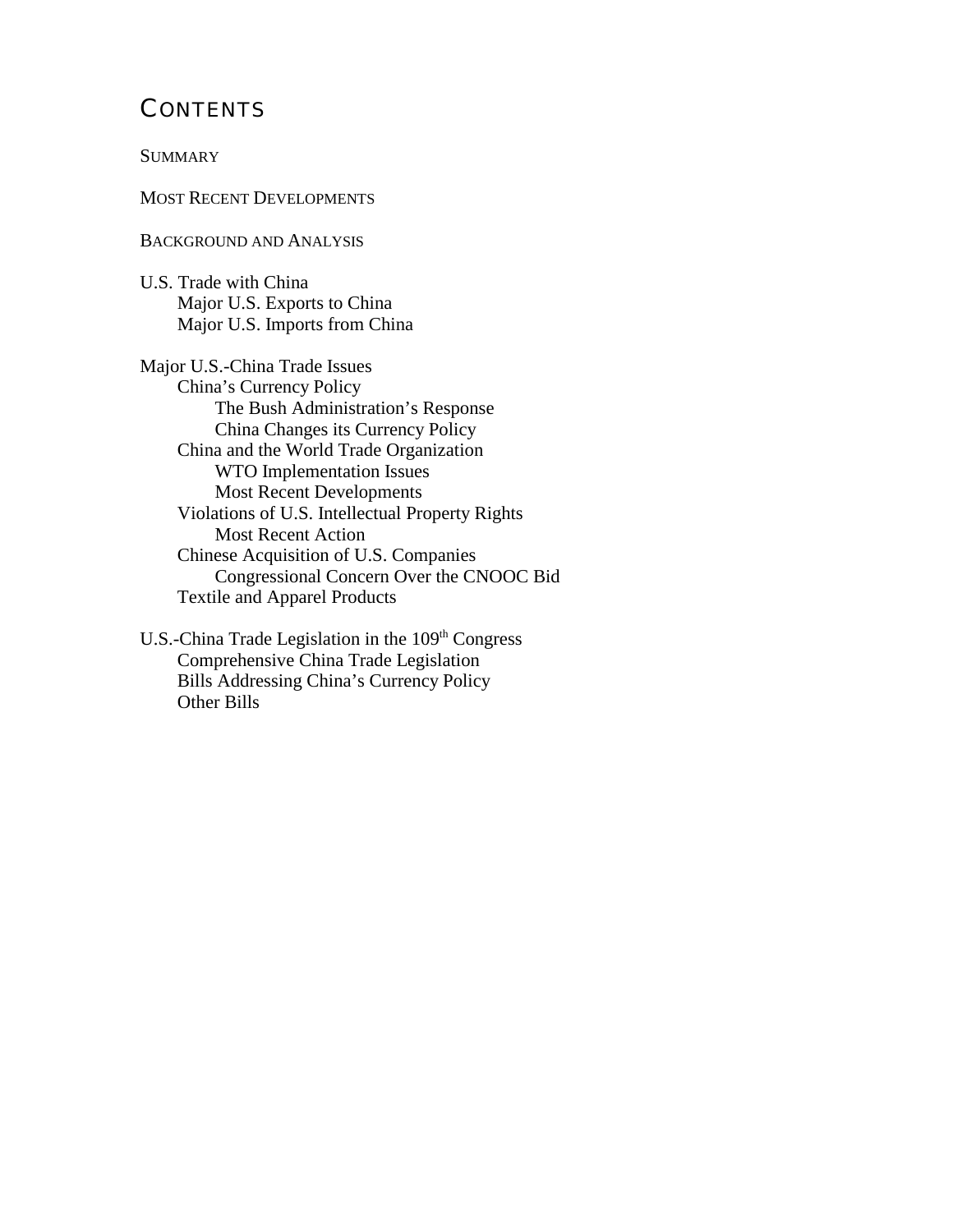# China-U.S. Trade Issues

### **SUMMARY**

U.S.-China economic ties have expanded substantially over the past several years. Total U.S.-China trade, which totaled only \$5 billion in 1980, rose to \$285 billion in 2005. China is now the third largest U.S. trading partner, its second-largest source of imports, and its fourth largest export market. With a huge population and a rapidly expanding economy, China is becoming a large market for U.S. exporters. Yet, U.S.-China commercial ties have been strained by a number of issues, including a surging U.S. trade deficit with China, which totaled \$202 billion in 2005, China's currency policy, and lax protection of U.S. intellectual property rights (IPR).

The continued rise in the U.S.-China trade imbalance, complaints from several U.S. manufacturing firms over the competitive challenges posed by cheap Chinese imports, and concerns that U.S. manufacturing jobs are being lost due to unfair Chinese trade practices have led several Members to call on the Bush Administration to take a more aggressive stance against certain Chinese trade policies deemed to be unfair. For example, some Members argue that China's currency policy undervalues its currency (the renminbi, or yuan) vis-a-vis the U.S. dollar, making U.S. exports to China more expensive, and U.S. imports from China cheaper, than they would be if the yuan were fully convertible. A number of bills have been introduced to address China's currency policy, including some that, and others that would apply U.S. countervailing laws (dealing with government subsidies) to nonmarket economies (based on the belief that China's currency policy is an indirect government subsidy). On July 21, 2005, China announced it would appreciate its currency to the dollar by 2.1% and begin to

peg the yuan to a basket of currencies. However, many Members have expressed disappointment that the yuan has not appreciated significantly. On November 16, 2005, the Senate agreed to consider S. 295, a bill which would raise U.S. tariffs on Chinese goods by 27.5% unless China appreciated its currency to market levels, no later than March 31, 2006. In the House, legislation (H.R. 3283) was passed (July 27, 2005), which would apply U.S. countervailing laws on government to non-market economies, such as China. (Some Members believe that China's currency policy constitutes a type of export subsidy.)

China joined the World Trade Organization (WTO) in 2001, and U.S. officials continue to closely monitor China's compliance with its WTO commitments. A major concern to U.S. policymakers regarding China's WTO commitments has been its failure to implement an effective strategy to combat widespread IPR piracy in China. Although China has enacted a number of strict IPR laws and regulations, U.S. firms charge that enforcement is lax and ineffective and costs U.S. firms billions of dollars in lost sales annually. On October 26, 2005, the United States initiated a special process under WTO rules to obtain detailed information on China's IPR enforcement efforts. If China fails to comply with this request, the United States might choose to bring a dispute resolution case against it in the WTO. The United States has also threatened to bring a case against China in the WTO over its discriminatory tax treatment of imported auto parts.

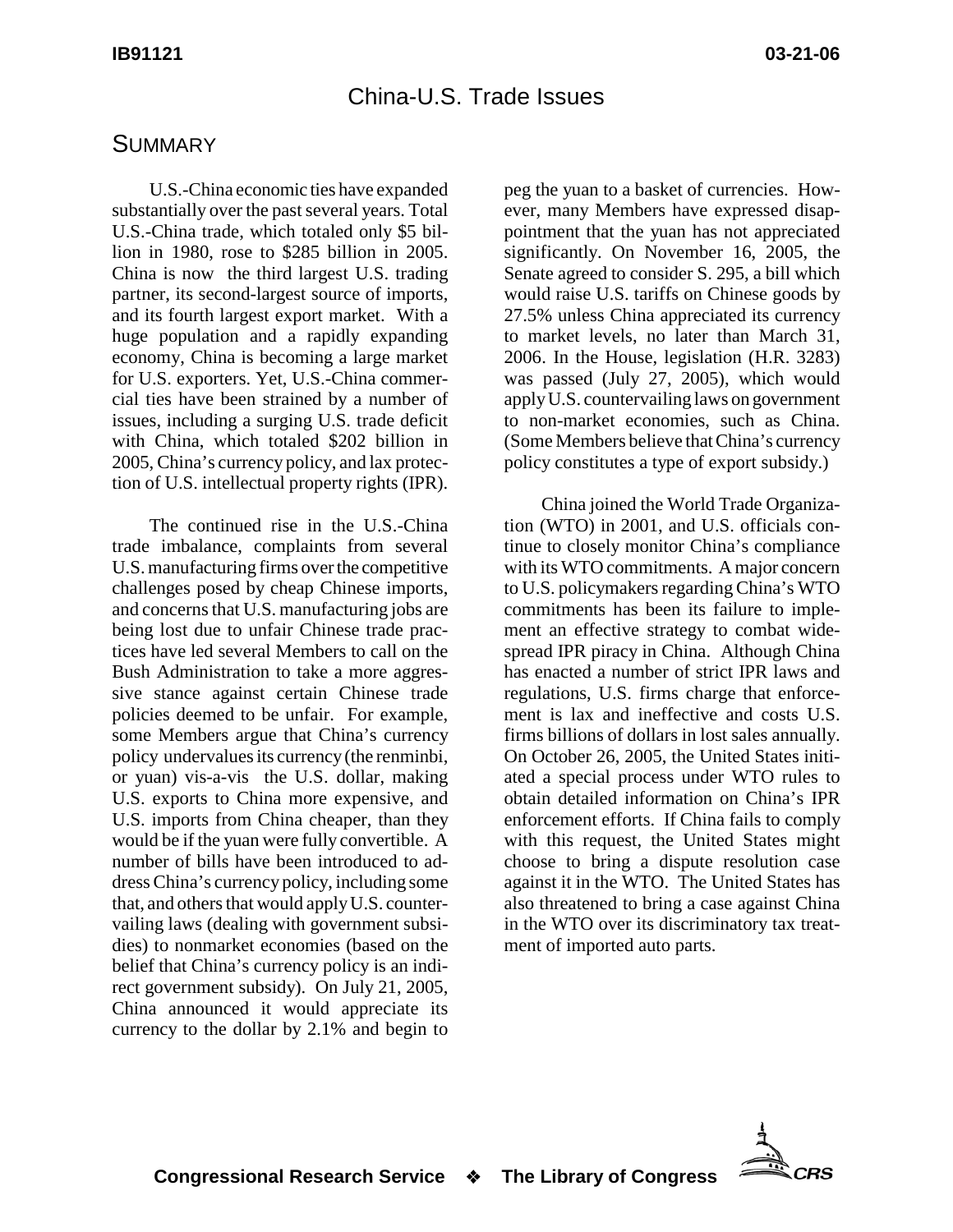# MOST RECENT DEVELOPMENTS

On February 14, 2006, the USTR issued a report describing the results of its top-tobottom examination of U.S. trade policy towards China and outlining steps that would be taken to strengthen efforts to ensure China's compliance with its trade commitments. USTR Rob Portman stated that "overall, our U.S.-China trade relationship today lacks equity, durability, and balance in the opportunities it provides."

On December 11, 2005, the USTR released its fourth annual report on China's WTO compliance. The report stated that, while China had taken a number of important steps to fulfil its commitments, serious problems remained, especially in regards to IPR enforcement.

## BACKGROUND AND ANALYSIS

# **U.S. Trade with China1**

U.S.-China trade rose rapidly after the two nations established diplomatic relations (January 1979), signed a bilateral trade agreement (July 1979), and provided mutual mostfavored-nation (MFN) treatment beginning in 1980. Total trade (exports plus imports) between the two nations rose from \$5 billion in 1980 to \$20 billion in 1990 to \$285 billion in 2005. China is now the third-largest U.S. trading partner. Over the past few years, U.S. trade with China has grown at a faster pace than that of any other major U.S. trading partner.

The U.S. trade deficit with China has grown significantly in recent years, due largely to a surge in U.S. imports of Chinese goods relative to U.S. exports to China. That deficit rose from \$30 billion in 1994 to \$202 billion in 2005 (see **Table 1**). The U.S. trade deficit with China is now larger than that of any other U.S. trading partner, and in 2005 it was nearly equal to the combined U.S. trade deficits with Japan, Canada, and Mexico (\$209 billion). The U.S. trade deficit with China in 2005 was about 24% higher than it was in 2004.

| Table 1. U.S. Merchandise Trade with China: 1980-2005 |  |
|-------------------------------------------------------|--|
| (\$ in billions)                                      |  |

| Year | U.S.<br><b>Exports</b> | <b>U.S. Imports</b> | <b>U.S. Trade</b><br><b>Balance</b> |
|------|------------------------|---------------------|-------------------------------------|
| 1980 | 3.8                    | 1.1                 | 2.7                                 |
| 1985 | 3.9                    | 3.9                 |                                     |
| 1990 | 4.8                    | 15.2                | $-10.4$                             |
| 1995 | 11.7                   | 45.6                | $-33.8$                             |

<sup>1</sup> For additional statistics on U.S.-China trade, see CRS Report RL31403, *China's Trade with the United States and the World*, by Thomas Lum and Dick K. Nanto. For general information on U.S. China ties, see CRS Report RL32804, *China-U.S. Relations: Current Issues and Implications for U.S. Policy*, by Kerry Dumbaugh.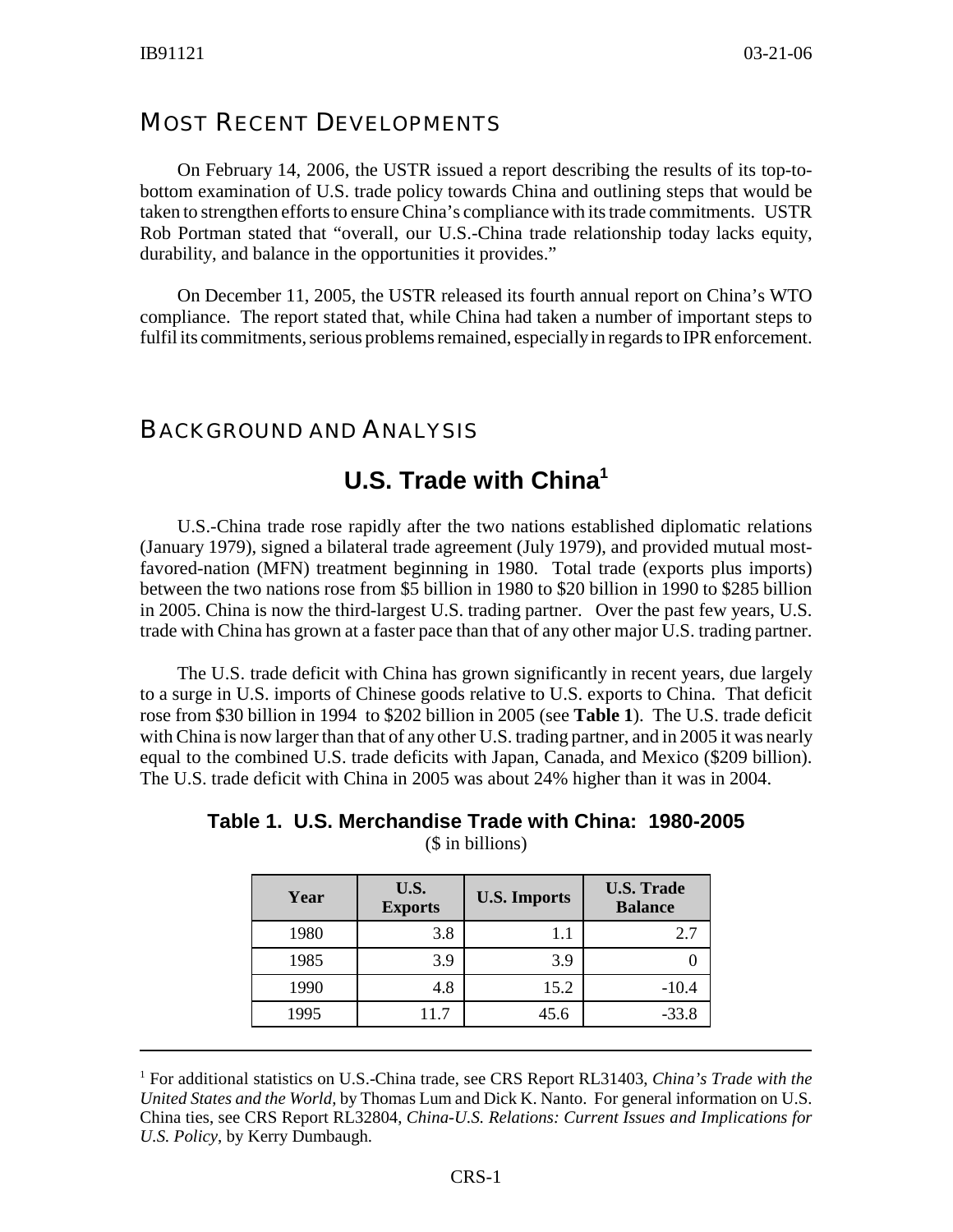| Year | U.S.<br><b>Exports</b> | <b>U.S. Imports</b> | <b>U.S. Trade</b><br><b>Balance</b> |  |
|------|------------------------|---------------------|-------------------------------------|--|
| 1996 | 12.0                   | 51.5                | $-39.5$                             |  |
| 1997 | 12.8                   | 62.6                | $-49.7$                             |  |
| 1998 | 14.3                   | 71.2                | $-56.9$                             |  |
| 1999 | 13.1                   | 81.8                | $-68.7$                             |  |
| 2000 | 16.3                   | 100.1               | $-83.8$                             |  |
| 2001 | 19.2                   | 102.3               | $-83.1$                             |  |
| 2002 | 22.1                   | 125.2               | $-103.1$                            |  |
| 2003 | 28.4                   | 152.4               | $-124.0$                            |  |
| 2004 | 34.7                   | 196.7               | $-162.0$                            |  |
| 2005 | 41.8                   | 243.5               | $-201.6$                            |  |

**Source:** USITC DataWeb.

# **Major U.S. Exports to China**

U.S. exports to China in 2005 were \$41.8 billion, up 20.5% over 2004 levels (compared with the rise of total exports to the world at  $10.8\%$ ), making China the  $4<sup>th</sup>$  largest U.S. export market (it was  $5<sup>th</sup>$  in 2004). U.S. exports to China in 2005 accounted for 4.6% of total U.S. exports (compared to 3.9% in 2003). The top five U.S. exports to China in 2005 were aerospace products, semiconductors and electronic components, waste and scrap, soybeans, and resins and plastic materials (see **Table 2**).

| <b>NAIC Commodity</b><br><b>Groupings</b>                                       | 2001 | 2002 | 2003 | 2004 | 2005 | 2004-2005<br>% Change | 2000-2005<br>% Change |
|---------------------------------------------------------------------------------|------|------|------|------|------|-----------------------|-----------------------|
| <b>Total all commodities</b>                                                    | 19.2 | 22.1 | 28.4 | 34.7 | 41.8 | 20.5                  | 117.7                 |
| Aerospace products and<br>parts (mainly aircraft)                               | 2.6  | 3.6  | 2.7  | 2.1  | 4.5  | 114.8                 | 74.0                  |
| Semiconductors and other<br>electronic components                               | 1.7  | 2.2  | 3.0  | 3.6  | 4.0  | 12.6                  | 138.7                 |
| Waste and scrap                                                                 | 1.1  | 1.2  | 1.9  | 2.5  | 3.7  | 36.3                  | 232.5                 |
| Oilseeds and grains<br>(mainly soybeans)                                        | 1.0  | 0.9  | 2.9  | 2.8  | 2.3  | $-17.3$               | 125.5                 |
| Resin, synthetic rubber, $\&$<br>artificial $\&$ synthetic<br>fibers & filament | 0.8  | 0.9  | 1.2  | 1.6  | 2.1  | 30.4                  | 175.8                 |

(\$ in billions and % change)

Commodities sorted by top five exports in 2004 using NAIC classification, four-digit level. **Source:** U.S. International Trade Commission Database.

Many trade analysts argue that China could prove to be a much more significant market for U.S. exports in the future. China is one of the world's fastest-growing economies, and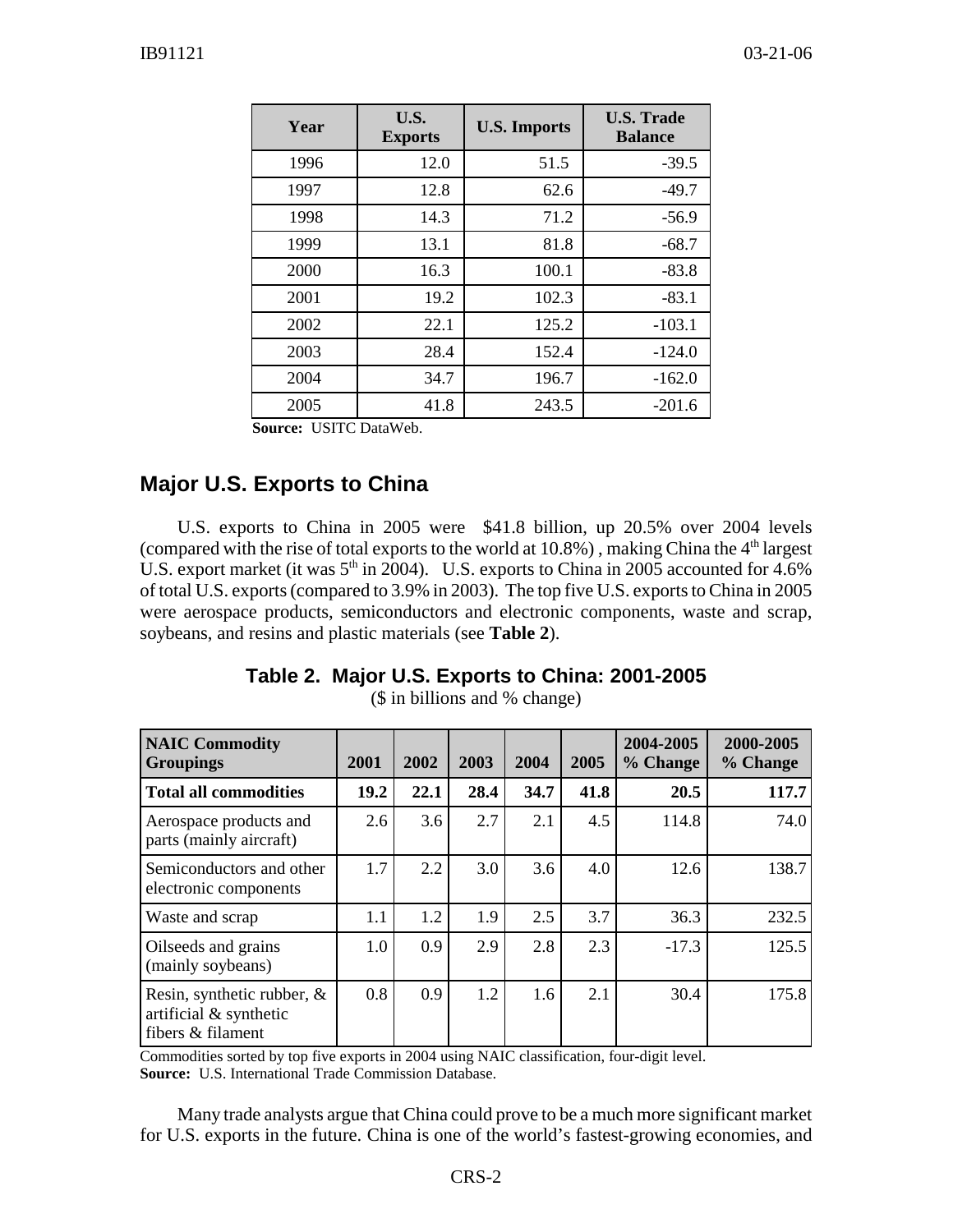rapid economic growth is likely to continue in the near future, provided that economic reforms are continued. China's goal of modernizing its infrastructure and upgrading its industries is predicted to generate substantial demand for foreign goods and services. According to a U.S. Department of Commerce report: "China's unmet infrastructural needs are staggering. Foreign capital, expertise, and equipment will have to be brought in if China is to build all the ports, roads, bridges, airports, power plants, telecommunications networks and rail lines that it needs." Finally, economic growth has substantially improved the purchasing power of Chinese citizens, especially those living in urban areas along the east coast of China. China's growing economy and large population make it a potentially enormous market. To illustrate:

- ! China currently has the world's largest mobile phone network, and one of the fastest-growing markets, with 377 million cellular phone users as of 2005 (48 million new subscribers were projected to be added in 2006).
- Boeing Corporation predicts that China will be the largest market for commercial air travel outside the U.S. for the next 20 years; during this period, China will buy 2,300 aircraft valued at \$183 billion. By 2023, Chinese carriers are expected to be flying more than 2,801 airplanes, making China the largest commercial aviation market outside the United States. In January 2005, Chinese airline companies ordered 60 new Boeing 787 jets for \$7.2 billion, and in August 2005, Chinese airline companies placed an order for 42 Boeing 787 jets valued at \$5 billion.
- In 2002, China replaced Japan as the world's second-largest PC market. China also became the world's second-largest Internet user (after the United States) with 111 million users at the end of 2005.
- The Chinese government projects that by the year 2020, there will be 140 million cars in China (seven times the current level), and that the number of cars sold annually will rise from 4.4 million units to 20.7 million units.

However, some U.S. trade analysts contend that China continues to pursue industrial policies aimed at promoting the development of industries that have been deemed by the government as critical for Chinese future economic development. They claim such policies seek to restrict imports of finished products, thus forcing foreign firms to invest in China to gain access to the domestic market. They note a significant level of U.S. exports to China are raw materials, parts, and components used to produce finished goods for export.

#### **Major U.S. Imports from China**

China is a relatively large source of many U.S. imports, especially labor-intensive products. In 2005, imports from China totaled \$243 billion, accounting for 14.5% of total U.S. imports in 2005 (up from 6.5% in 1996). U.S. imports from China rose by 23.8% in 2005. The importance (ranking) of China as a source of U.S. imports has risen dramatically, from 8th largest in 1990, to 4th in 2000, to 2nd in 2004 (and 2005).

As indicated in **Table 3**, the top five U.S. imports from China in 2005 were computers and parts, miscellaneous manufactured articles (such as toys, games, etc.), apparel, audio and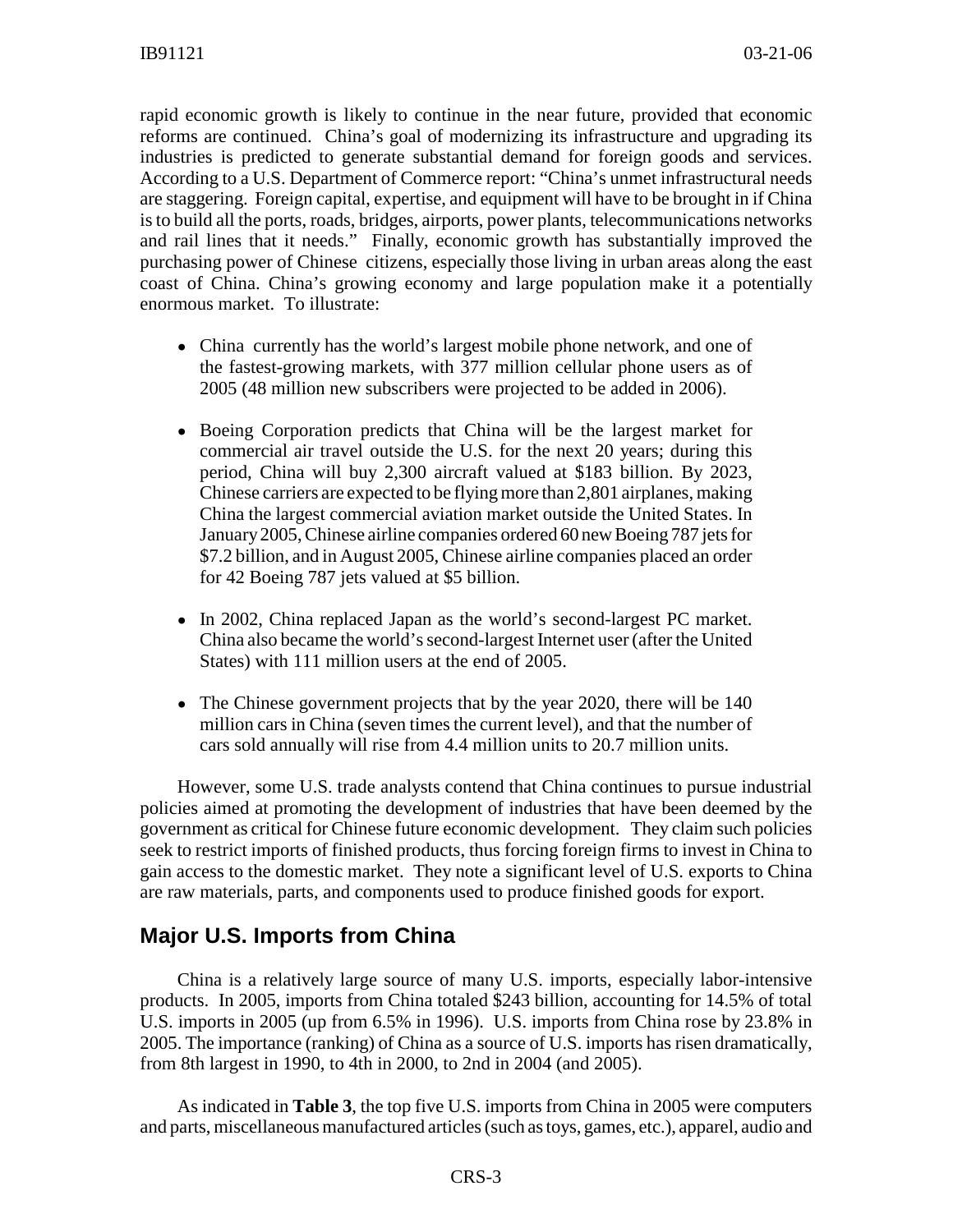video equipment, and communications equipment. Throughout the 1980s and 1990s, nearly all of U.S. imports from China were low-value, labor-intensive products such as toys and games, footwear, and textiles. However, over the past few years, an increasing proportion of U.S. imports from China has comprised of more technologically advanced products, such as computers, which rose by 20.3% from 2004-2005.

| <b>NAIC Commodity</b>                                                     | 2001  | 2002  | 2003  | 2004  | 2005  | 2004-2005<br>% Change | 2001-2005<br>% Change |
|---------------------------------------------------------------------------|-------|-------|-------|-------|-------|-----------------------|-----------------------|
| <b>Total All Commodities</b>                                              | 102.3 | 125.2 | 152.4 | 196.7 | 243.5 | 23.8                  | 138.0                 |
| Computer equipment                                                        | 8.2   | 12.0  | 18.7  | 29.5  | 35.5  | 20.3                  | 332.9                 |
| Miscellaneous<br>manufactured<br>commodities (e.g., toys,<br>games, etc.) | 16.5  | 19.5  | 21.8  | 23.7  | 26.4  | 11.5                  | 60.0                  |
| Apparel                                                                   | 7.2   | 7.7   | 9.0   | 10.5  | 16.4  | 55.4                  | 127.8                 |
| Audio and video<br>equipment                                              | 6.3   | 8.9   | 10.0  | 12.6  | 15.6  | 23.3                  | 147.6                 |
| Communications<br>equipment                                               | 3.1   | 4.4   | 5.9   | 9.0   | 14.1  | 56.6                  | 354.8                 |

# **Table 3. Top Five U.S. Imports from China: 2001-2005**

(\$billions and % change)

Commodities sorted by top five imports in 2005 using NAIC classification, four-digit level. **Source:** U.S. International Trade Commission Trade Data Web.

Many analysts contend that the sharp increase in U.S. imports from China is largely the result of movement in production facilities from other Asian countries to China.<sup>2</sup> That is, various products that used to be made in Japan, Taiwan, Hong Kong, etc., and then exported to the United States are now being made in China (in many cases, by foreign firms in China) and exported to the United States. An illustration of this shift can be seen in **Table 4** on U.S. imports of computer equipment and parts from 2000-2005. In 2000, Japan was the largest foreign supplier of U.S. computer equipment (with a 19.6% share of total shipments), while China ranked  $4<sup>th</sup>$  (at 12.1% share). In just five years, Japan's ranking fell to  $4<sup>th</sup>$ , the value of its shipments dropped by over half, and its share of shipments declined to 7.8% (2005); Singapore and Taiwan also experienced significant declines in their computer equipment shipments to the United States over this period. In 2005, China was by far the largest foreign supplier of computer equipment with a 45.4% share of total imports. While U.S. imports of computer equipment from China rose by 327.7% over the past six years, the total value of U.S. imports from the world of these commodities rose by only 14.2%. Many analysts contend that a large share of the increase in Chinese computer production has come from foreign computer companies who have manufacturing facilities to China.

<sup>&</sup>lt;sup>2</sup> Chinese data indicate that the share of China's exports produced by foreign-invested enterprises (FIEs) in China rose from 1.9% in 1986 to 58% in 2005.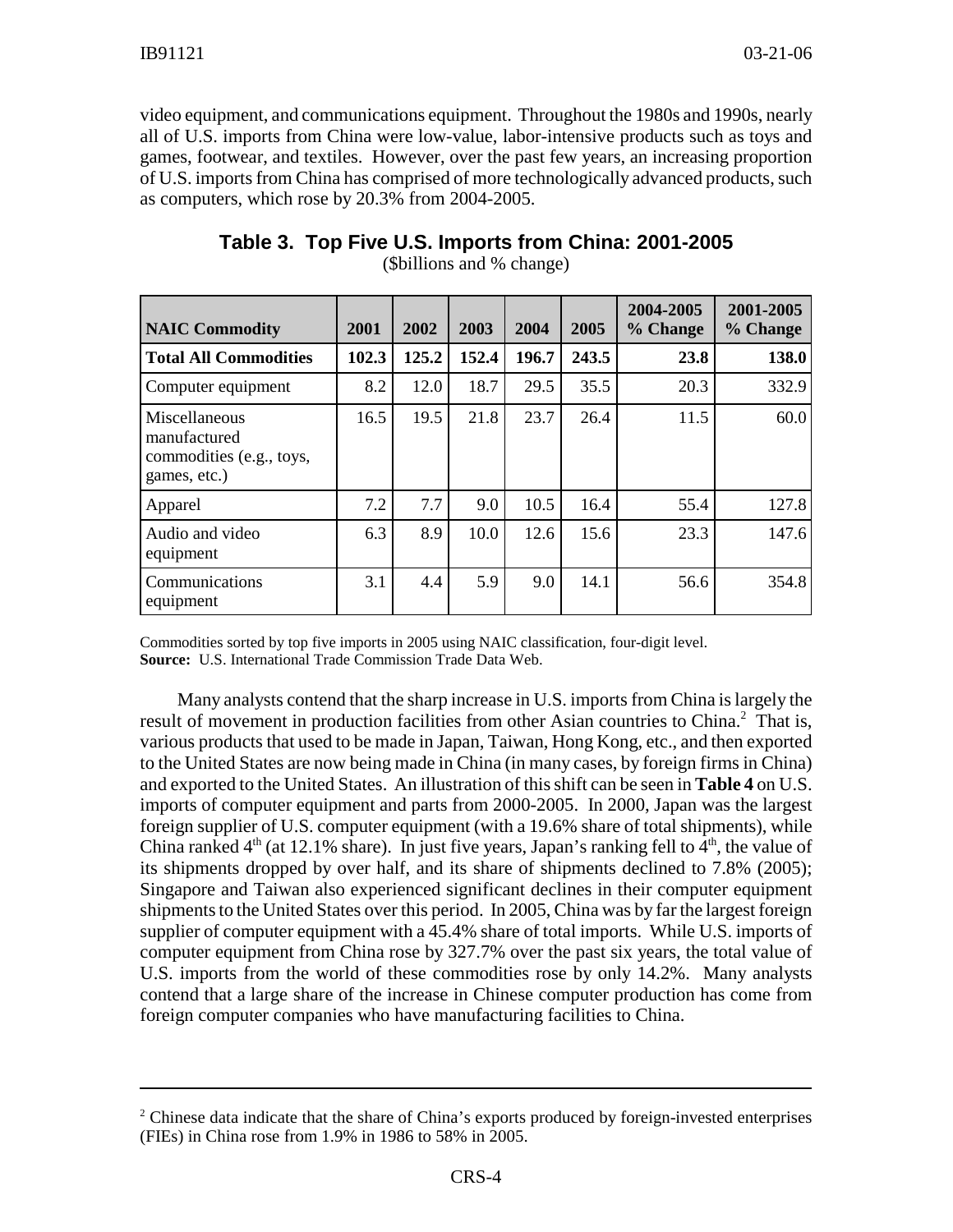|           | 2000 | 2001 | 2002 | 2003 | 2004 | 2005 | 2000-2005<br>% change |
|-----------|------|------|------|------|------|------|-----------------------|
| Total     | 68.5 | 59.0 | 62.3 | 64.0 | 73.9 | 78.2 | 14.2                  |
| China     | 8.3  | 8.2  | 12.0 | 18.7 | 29.5 | 35.5 | 327.7                 |
| Malaysia  | 4.9  | 5/0  | 7.1  | 8.0  | 8.7  | 9.9  | 102.0                 |
| Mexico    | 6.9  | 8.5  | 7.9  | 7.0  | 7.4  | 6.7  | $-2.9$                |
| Japan     | 13.4 | 9.5  | 8.1  | 6.3  | 6.3  | 6.1  | $-54.5$               |
| Singapore | 8.7  | 7.1  | 7.1  | 6.9  | 6.6  | 5.9  | $-32.1$               |
| Taiwan    | 8.3  | 7.0  | 7.1  | 5.4  | 4.1  | 2.9  | $-65.1$               |

#### **Table 4. Major Foreign Suppliers of U.S. Computer Equipment Imports: 2000-2005**

(\$billions and % change)

Ranked according to top 6 suppliers in 2005. .

**Source:** U.S. International Trade Commission Trade Data Web.

# **Major U.S.-China Trade Issues**

Although China's economic reforms and rapid economic growth have expanded U.S.- China commercial relations in recent years, tensions have arisen over a wide variety of issues, including the growth and size of the U.S. trade deficit with China (which many Members contend is an indicator that the trade relationship is unfair), China's currency policy (which many Members blame for the size of the U.S. trade deficit with China and the loss of manufacturing jobs in the United States), China's mixed record on implementing its obligations in the WTO, failure to provide adequate protection of U.S. intellectual property rights (IPR), and over the challenges posed by China's rising economic power Several bills have been introduced to respond to several of these issues (see section on legislation).

# **China's Currency Policy3**

Between 1994 and July 2005, China pegged its currency, the yuan, to the U.S. dollar at about 8.28 yuan to the dollar. In order to maintain the rate of exchange with the dollar, the government has maintained restrictions and controls over capital transactions and through large scale purchases of U.S. dollars. For example, most firms in China are required to exchange a large share of their hard currency earnings to the central government in exchange for yuan.

<sup>3</sup> For additional information on this issue, see CRS Report RS21625, *China's Currency Peg: A Summary of the Economic Issues*, by Wayne Morrison and Marc Labonte; and CRS Report RL32165, *China's Exchange Rate Peg: Economic Issues and Options for U.S. Trade Policy*, by Wayne Morrison and Marc Labonte.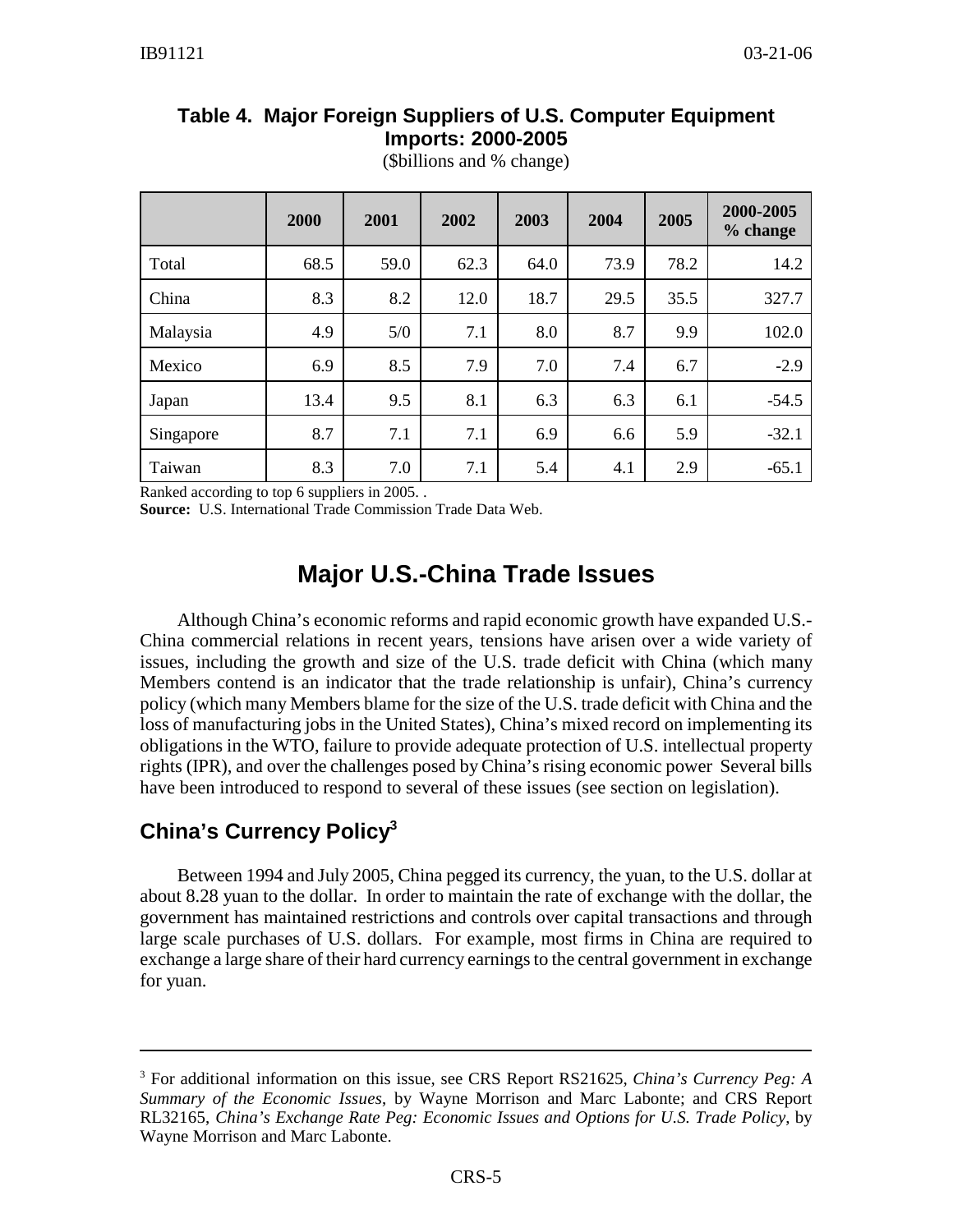Many U.S. policymakers and business representatives have charged that China's currency is significantly undervalued vis-à-vis the U.S. dollar (with estimates ranging from 15 to 40%), making Chinese exports to the United States cheaper, and U.S. exports to China more expensive, than they would be if exchange rates were determined by market forces. They complain that this policy has particularly hurt several U.S. manufacturing sectors (such as textiles and apparel, furniture, plastics, machine tools, and tool and dye), which are forced to compete against low-cost imports from China, and has contributed to the growing U.S. trade deficit with China. They have called on the Bush Administration to pressure China either to appreciate its currency or to allow it to float freely in international markets.

Chinese officials argue that its currency policy is not meant to favor exports over imports, but instead to foster economic stability. They have expressed concern that abandoning its currency policy could cause an economic crisis in China and would especially hurt its export industries sectors at a time when painful economic reforms (such as closing down inefficient state-owned enterprises and restructuring the banking system) are being implemented. Chinese officials view economic stability as critical to sustaining political stability; they fear an appreciated currency could reduce jobs and lower wages in several sectors and thus cause worker unrest.

U.S. critics of China's currency policy contend that the low value of the yuan has forced other East Asian economies to keep the value of their currencies low vis-à-vis the U.S. dollar in order to compete with Chinese products. They further note that while China is still a developing country, it has been able to accumulate massive foreign exchange reserves (\$819 billion at end of 2005) and thus has the resources to maintain the stability of its currency if it were fully convertible. They also argue that appreciating the yuan would greatly benefit China by lowering the cost of imports. Several bills have been introduced in Congress to address this issue (**see legislation section**). On the other hand, some analysts have indicated concern that pushing China to appreciate its currency could cause it to decrease purchases of U.S. Treasury securities, which might result in higher U.S. interest rates. China is the second largest foreign purchaser (after Japan) of U.S. Treasury securities (\$257 billion at end of 2005).

**The Bush Administration's Response.** President Bush has criticized China's currency peg, stating that exchange rates should be determined by market forces, and he has raised the issue during meetings with high level Chinese officials (including Chinese President Hu Jintao. Initially, the Bush Administration rejected calls from several Members to apply direct pressure on China to force it to abandon its currency peg. Instead, the Administration sought to encourage China to reform its financial system under the auspices of a joint technical cooperation program, agreed to on October 14, 2003.

The Administration's position on China's currency peg appears to have toughened in April 2005, when U.S. Treasury Secretary John Snow stated at a G-7 meeting that "China is ready now to adopt a more flexible exchange rate." In its May 17, 2005 report on exchange rate policies, the Treasury Department stated that China's currency peg policy "is a substantial distortion to world markets" and that "China is now ready to move to a more flexible exchange rate and should move now." The report warned that the Treasury Department would closely monitor China's progress over the next six months.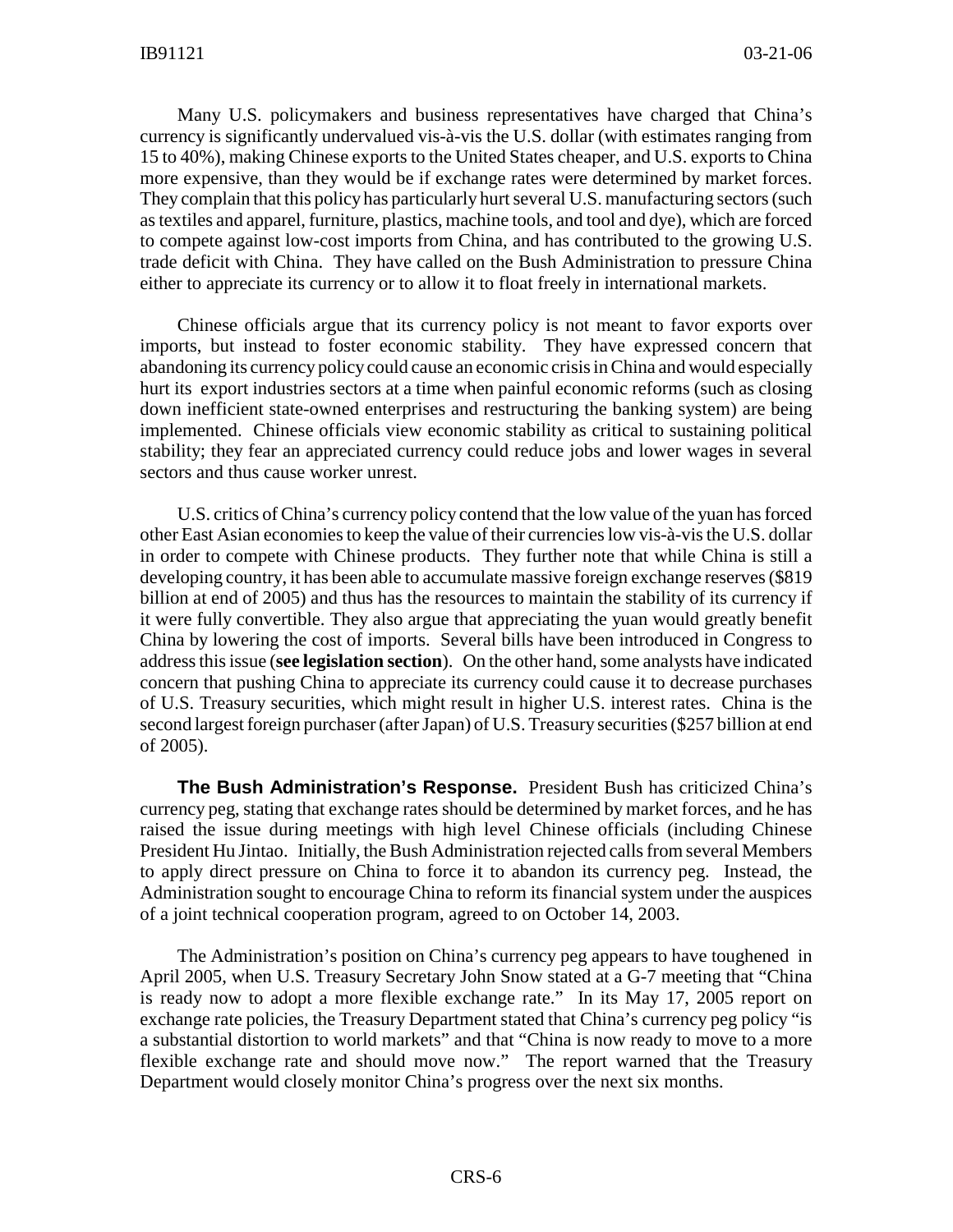**China Changes its Currency Policy.** On July 21, 2005, the Chinese government announced that the yuan's exchange rate would become "adjustable, based on market supply and demand with reference to exchange rate movements of currencies in a basket," (which include the U.S. dollar, the Japanese yen, the euro, the South Korean won, and a number of other currencies), and that the exchange rate of the yuan to the U.S. dollar would be immediately adjusted from 8.28 to 8.11, an appreciation of about 2.1%. Congressional reaction to China's announcement was mixed — many welcomed the move, but some referred to it as merely a good first step and called on China to further appreciate the yuan. However, on July 26, 2005, China's Central Bank stated it had no immediate plans for further revaluations and that reforms would be done in a "gradual" way.

In its November 28, 2005 report to Congress on exchange rate policies, the Treasury Department did not cite China as a country that manipulates its currency, but concluded that it had failed to fully implement its commitment to make its new exchange rate mechanism more flexible and to increase the roll of market forces. Instead, the report stated that China's new currency appears to strongly resemble the previous mechanism of pegging the yuan to the dollar. However, the report stated that Treasury would not cite China as a manipulator because of China's assurances that it was committed to "enhanced, market-determined currency flexibility" and that it would put greater emphasis on promoting domestic sources of growth, including financial reform. Many Members of Congress have expressed disappointment with China's July 2005 reforms, as well as the conclusions of the November 2005 U.S. Treasury report. Senator Schumer stated that he expected the Senate to take up his bill on China's currency no later than the end of March 2006 (see section on legislation).

#### **China and the World Trade Organization**

Negotiations for China's accession to the General Agreement on Tariffs and Trade (GATT) and its successor organization, the WTO, began in 1986 and took over 15 years to complete. During the WTO negotiations, Chinese officials insisted that China was a developing country and should be allowed to enter under fairly lenient terms. The United States insisted that China could enter the WTO only if it substantially liberalized its trade regime. In the end, a compromise was reached that requires China to make immediate and extensive reductions in various trade and investment barriers, while allowing it to maintain some level of protection (or a transitionary period of protection) for certain sensitive sectors. China's WTO membership was formally approved at the WTO Ministerial Conference in Doha, Qatar on November 10, 2001 (Taiwan's WTO membership was approved the next day). On November 11, 2001, China notified the WTO that it had formally ratified the WTO agreements, and on December 11, 2001, it formally joined the WTO. Under the WTO accession agreement, China agreed to:

- Reduce the average tariff for industrial goods and agriculture products to 8.9% and 15%, respectively (with most cuts made by 2004 and all cuts completed by 2010).
- Limit subsidies for agricultural production to 8.5% of the value of farm output and eliminate export subsidies on agricultural exports.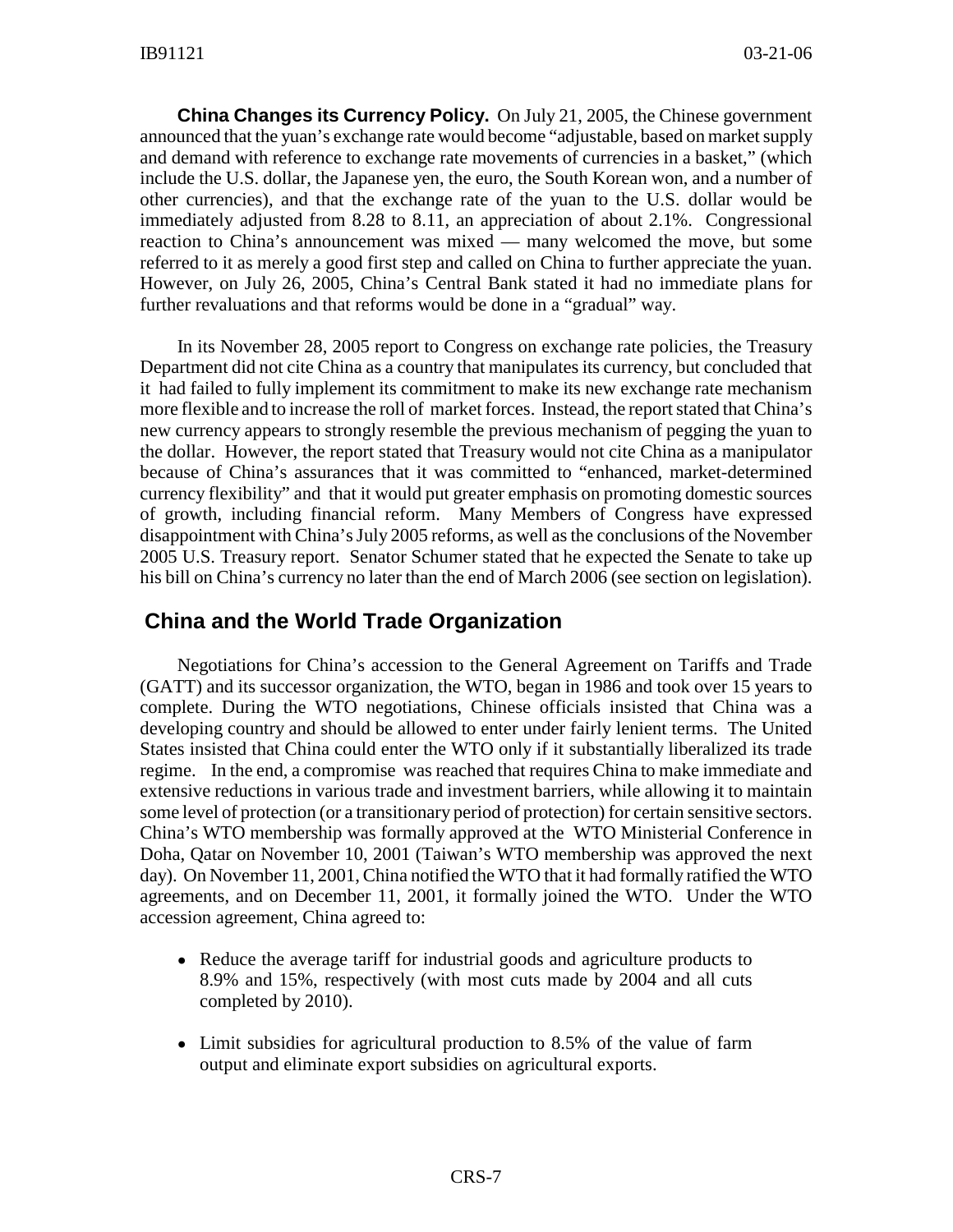- ! Within three years of accession, grant full trade and distribution rights to foreign enterprises (with some exceptions, such as for certain agricultural products, minerals, and fuels).
- Provide non-discriminatory treatment to all WTO members. Foreign firms in China will be treated no less favorably than Chinese firms for trade purposes.
- Implement the WTO's Trade-Related Aspects of Intellectual Property Rights (TRIP) Agreement upon accession.
- Accept a 12-year safeguard mechanism, available to other WTO members in cases where a surge in Chinese exports cause or threaten to cause market disruption to domestic producers.
- ! Fully open the banking system to foreign financial institutions withing five years. Joint ventures in insurance and telecommunication will be permitted (with various degrees of foreign ownership allowed).

**WTO Implementation Issues.** In December 2005, the USTR issued its fourth annual China WTO compliance report. The report stated that, while China had taken a number of important steps to fulfil its commitments, several serious shortfalls remained, especially in regards to IPR enforcement. Many of these shortfalls have resulted from China's incomplete transition to a market based economy. Many sectors of the economy are still state controlled and receive subsidies and/or protection from competition. Major areas of concern identified by the USTR's report include discriminatory import policies, burdensome regulations and restrictions on agriculture and services, industrial policies that discriminate against foreign companies, restrictions on trading rights and distribution, failure to provide adequate transparency of trade laws and regulations, and poor IPR protection. For example:

- ! **Industrial policies**. The USTR noted in its 2005 China WTO compliance report that many of the shortcomings in China's implementation of its WTO obligations stemmed from its incomplete transition to a free market economy. A significant part of the economy, including the banking system and state owned enterprises (SOEs) are controlled by the central government — remnants of the old command economy that existed before reforms began in 1979. Although China agreed to make SOEs operate according to free market principles when it joined the WTO, U.S. officials contend that SOEs are still being subsidized, especially through the banking system. This is seen as a significant problem since a large share of China's exports come from SOEs, which may give Chinese firms an unfair trade advantage. Under the terms of China's WTO accession agreement, China is required to report its subsidy programs, but to date, has failed to do so.
- ! **Export subsidies and discriminatory taxes**. On March 18, 2004, the USTR announced it had filed a WTO dispute resolution case against China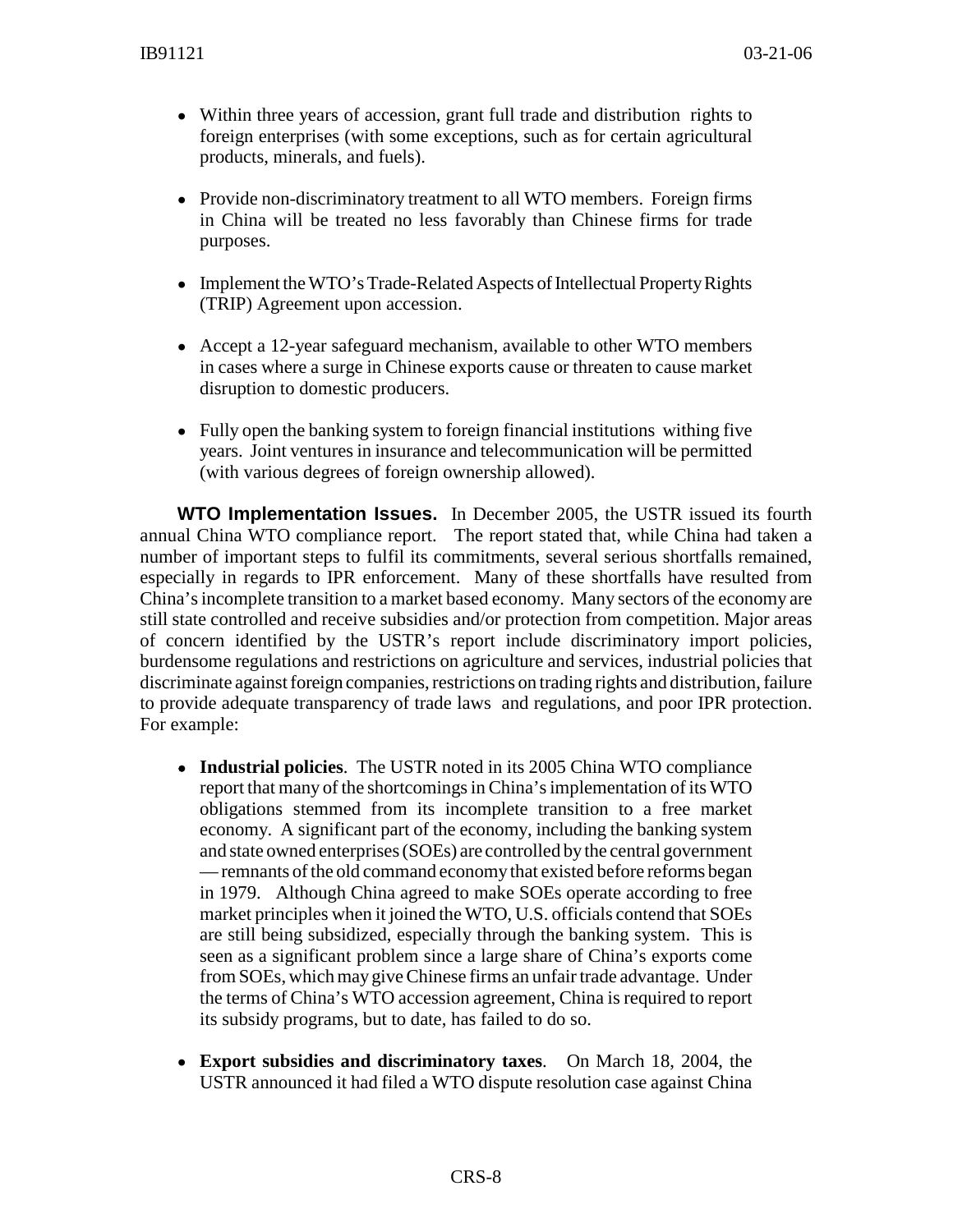over its discriminatory tax treatment of imported semiconductors.4 Following consultations with the Chinese government, the USTR announced on July 8, 2004, that China agreed to end its preferential tax policy on certain semiconductors by April 2005. However, the USTR has expressed concern over new forms of financial assistance given by the government to its domestic semiconductor industry. In addition, in March 2006, the USTR charged that China uses a discriminatory tax system on imported auto parts in order to induce auto firms in China to use domestically produced parts, and warned that it was considering taking this issue to the WTO

- ! **Services.** U.S. firms have complained that Chinese regulations on services are confusing, burdensome, discriminatory, and lack transparency, especially in regards to insurance, telecommunications, construction, and engineering.
- ! **Health and safety requirements**. U.S. officials charge that China continues to use a variety of health and safety regulations to effectively bar foreign imports, especially food products (such as wheat, poultry and meats, and citrus). Many of these issues where supposed to have been resolved under a 1999 agreement with China.

 **IPR**. While China has enacted a variety of new IPR laws, enforcement of those laws remains relatively weak and piracy levels high (see section on IPR below).

**Most Recent Developments.** A number of market access and IPR issues were discussed during the latest round of meetings held under the auspices of the U.S.-China Joint Commission on Commerce and Trade (JCCT) held on July 11, 2005.<sup>5</sup> In terms of market access, China agreed to fulfil its WTO obligations on distribution rights and direct sales (and to make rules governing these activities more transparent), continue a dialogue with the United States to discuss U.S. concerns regarding access to insurance and telecom markets in China, improve cooperation with the United States on animal and plant safety issues and take other measures to improve access for U.S. agricultural products (including biotech corn), and provide a detailed accounting of its subsidies to the WTO by the end of 2005. China also agreed to substantial reforms to its IPR protection regime (discussed below).

#### **Violations of U.S. Intellectual Property Rights**

The United States has pressed China to improve its IPR protection regime since the late 1980s. In 1991, the United States (under a Section 301 case) threatened to impose \$1.5 billion in trade sanctions against China if it failed to strengthen its IPR laws. Although China later implemented a number of new IPR laws, it often failed to enforce them, which led the United States to once again threaten China with trade sanctions. The two sides reached a trade agreement in 1995, which pledged China to take immediate steps to stem IPR piracy by cracking down on large-scale producers and distributors of pirated materials and

<sup>&</sup>lt;sup>4</sup> The United States claimed that China applied a 17% VAT rate on semiconductor chips that have been designed and made outside China, but gave VAT rebates to domestic producers.

<sup>&</sup>lt;sup>5</sup> The JCCT was established in 1983 to provide a forum for high level bilateral economic and trade discussions. The next session is slated for April 11, 2006.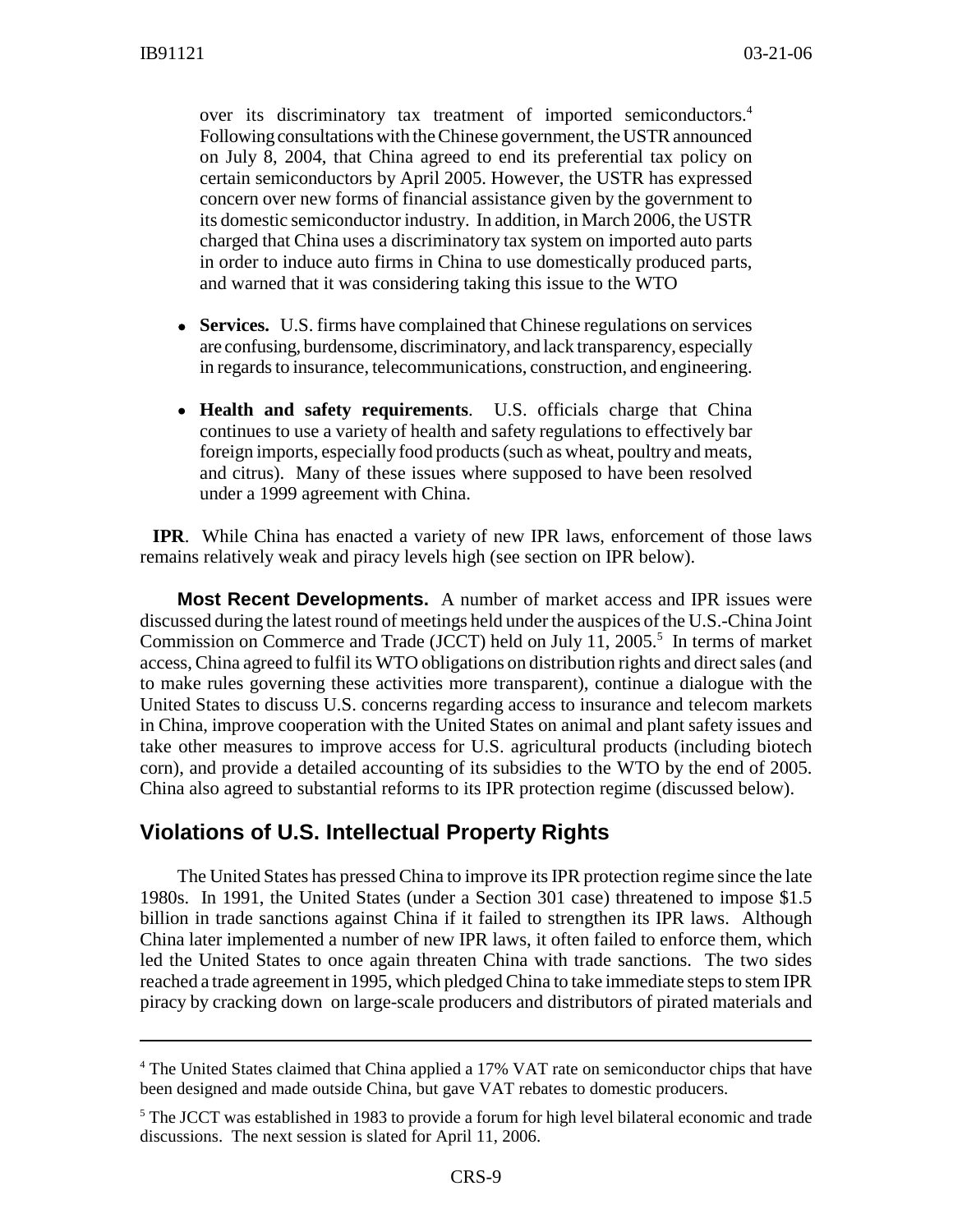prohibiting the export of pirated products, establishing mechanisms to ensure long-term enforcement of IPR laws and providing greater market access to U.S. IPR-related products.

Under the terms of China's WTO accession (see above), China agreed to immediately bring its IPR laws in compliance with the WTO agreement on Trade Related Aspects of Intellectual Property Rights (TRIP). The USTR has stated on a number of occasions that China has made great strides in improving its IPR protection regime, noting that it has passed several new IPR-related laws, closed or fined several assembly operations for illegal production lines, seized millions of illegal audio-visual products, curtailed exports of pirated products, expanded training of judges and law enforcement officials on IPR protection, and expanded legitimate licensing of film and music production in China. However, the USTR has indicated that much work needs to be done to improve China's IPR protection regime. U.S. business groups continue to complain about significant IPR problems in China, especially of illegal reproduction of software, retail piracy, and trademark counterfeiting. It is estimated that counterfeits constitute between 15 and 20% of all products made in China and totals and accounts for about 8% of China's GDP. Chinese enforcement agencies and judicial system often lack the resources (or the will) needed to vigorously enforce IPR laws; convicted IPR offenders generally face minor penalties. In addition, while market access for IPR-related products has improved, high tariffs, quotas, and other barriers continue to hamper U.S. exports; such trade barriers are believed to be partly responsible for illegal IPRrelated smuggling and counterfeiting in China. Industry analysts estimate that IPR piracy in China cost U.S. copyright firms \$2.3 billion in lost sales in 2005.<sup>6</sup> The piracy rate for IPRrelated products in China (such as motion pictures, software, and sound recordings) is estimated at around 90%.<sup>7</sup> In addition, China accounts for a significant share of imported counterfeit products seized by U.S. Customs and Border Protection: \$64 million, or 69% of total goods seized, in FY2005.

IPR protection has become one of the most important bilateral trade issues between the United States and China in recent years:

- In April 2004, the Chinese government pledged to "significantly reduce" IPR infringement levels by increasing efforts to halt production, imports, and sales of counterfeit goods and lowering the threshold for criminal prosecution of IPR violations.
- On November 19, 2004, eight members of the House Ways and Means Committee sent a letter to the Chinese Ambassador to the United States (Yang Jiechi) expressing concern that proposed Chinese regulations on government procurement of software would virtually lock out U.S. software companies due to requirements for local content and technology transfer.
- On December 16, 2004, General Motors Daewoo Auto & Technology Company (a division of General Motors) filed a case in China against Chery

<sup>&</sup>lt;sup>6</sup> International Intellectual Property Alliance(IIPA), 2005 Special 301 Report: People's Republic of China, February 2005 (available at [http://www.iipa.com]).

<sup>&</sup>lt;sup>7</sup> The IIPA estimated China's piracy rates in 2005 in the following areas : motion pictures (93%), records and music (85%), business software (88%), and entertainment software (92%).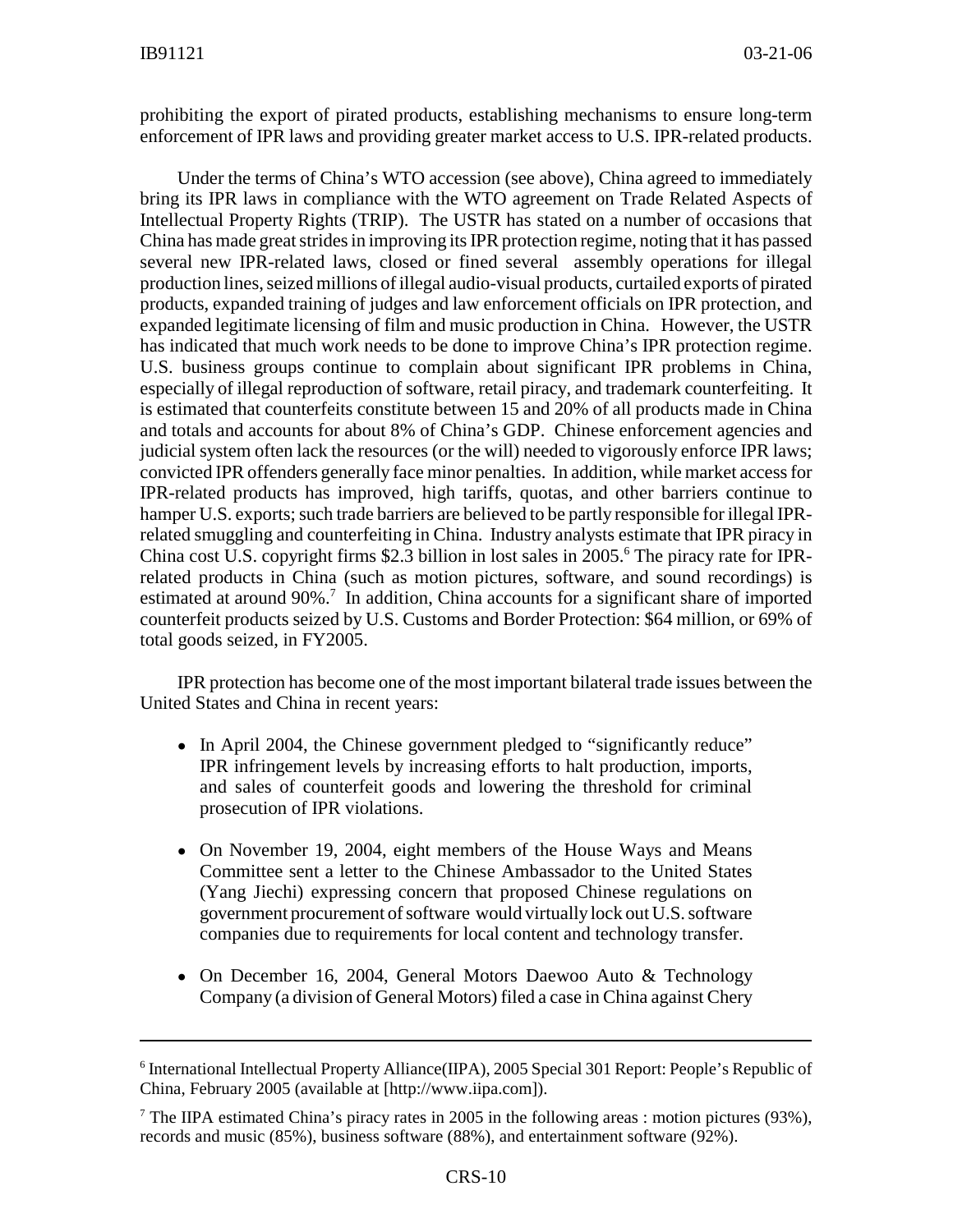Automobile Co. Ltd. (a Chinese firm) for allegedly violating its IPR by copying one of its car models (the Chevrolet Spark) to produce the Chery QQ. The two companies reportedly settled the issue in November 2005. 8 However, case has raised concern in the United States because Chery is planning to export its vehicles to the United States beginning in 2007.

- On February 9, 2005, the International Intellectual Property Alliance and the U.S. Chamber of Commerce urged the USTR to initiate WTO consultations with China for its poor record on IPR enforcement.
- On April 29, 2005, the USTR announced that it had placed China on the Special 301 "Priority Watch List," due to "serious concerns"over China's compliance with its WTO IPR obligations and China's failure to fully implement its pledges on IPR made in April 2004 to make a significant reduction in IPR piracy. The USTR urged China to launch more criminal piracy cases and to improve market access for IPR-related products, and warned that it was considering taking a case to the WTO if IPR enforcement did not soon show significant improvement.

**Most Recent Action.** During the JCCT July 2005 meeting, China agreed to boost enforcement of IPR, such as increasing criminal prosecutions of IPR offenders, improving cooperation among Chinese enforcement officials and between U.S. and Chinese IPR officials, and taking special steps to halt movie and internet piracy. It also pledged to improve government coordination of enforcement efforts, and to ensure the use by all levels of the Chinese government (including state-owned firms) of legitimate software products. In addition, the Chinese government agreed to delay implementing proposed regulations restricting government purchases of foreign-made software and to accelerate efforts to join the WTO's Government Procurement Agreement.

On October 26, 2005, the United States initiated a special process under WTO rules to obtain detailed information on China's IPR enforcement efforts. On December 22, 2005, China responded by challenging the legal basis for such a request in the WTO. U.S. officials have stated, that failure by China to provide the requested information could lead the United States to bring a trade dispute resolution case against China in the WTO over its lack if IPR protection. IPR is expected to be a major topic at the next JCCT meeting scheduled for April 11, 2006.

#### **Chinese Acquisition of U.S. Companies**

China's rise as an economic power has raised a number of concerns among U.S. policymakers. Of particular concern over the past year has been efforts by Chinese companies with substantial state ownership to make bids to take over major U.S. companies. Many Members believe these takeovers could pose risks to U.S. economic and national security interests. Some of these major takeover bids include:

<sup>8</sup> Asia Wall Street Journal, November 21, 2005.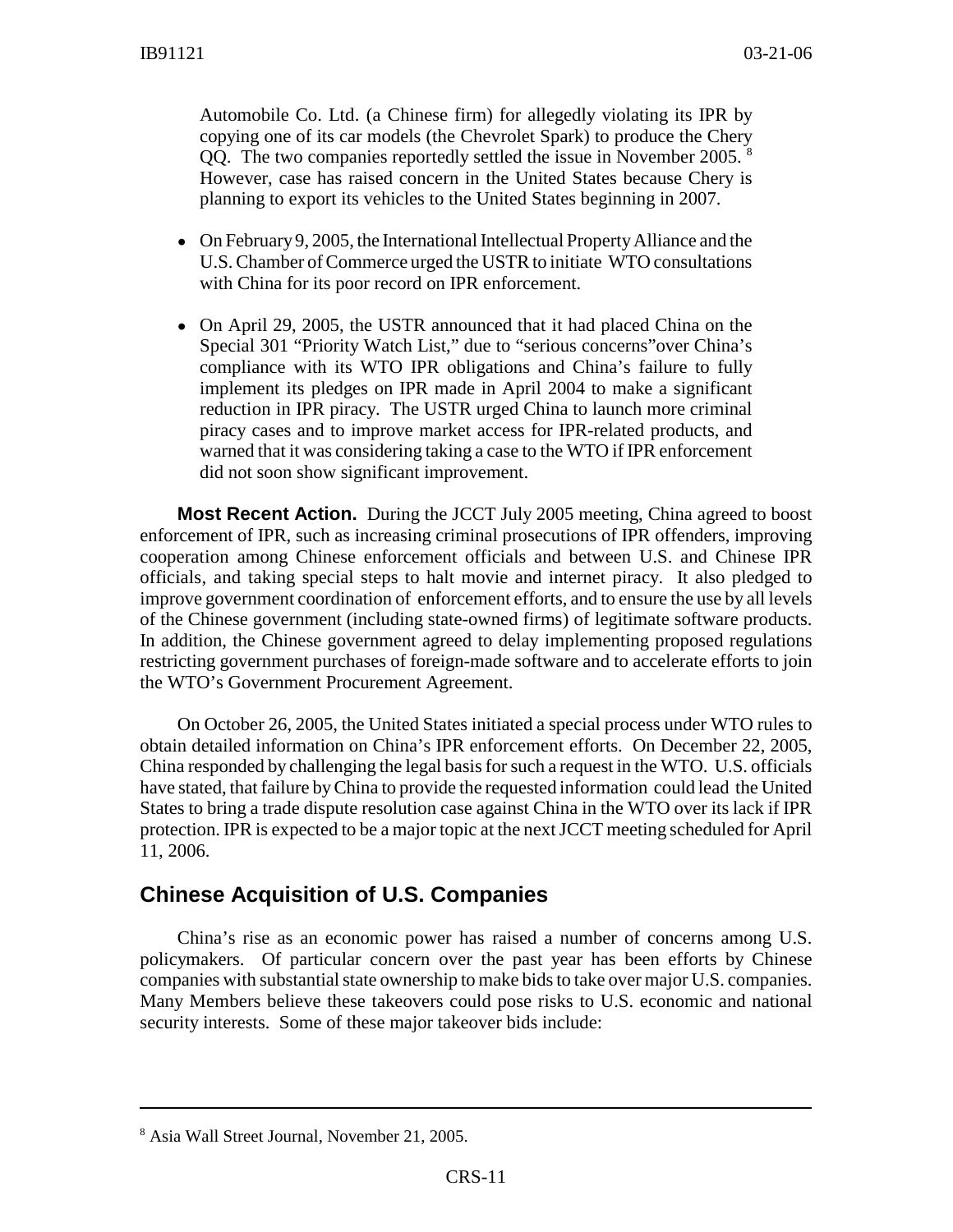- On December 8, 2004, Lenovo Group Limited, a computer company primarily owned by the Chinese government, signed an agreement with IBM Corporations to purchase IBM's personal computer division for \$1.75 billion. On April 30, 2005, the acquisition was completed.
- On June 20, 2005, Haier Group, a major Chinese home appliances manufacturer, made a \$1.28 billion bid to take over Maytag Corporation. The bid was withdrawn on July 19, 2005.
- On June 23, 2005, the China National Offshore Oil Corporation (CNOOC), through its Hong Kong subsidiary (CNOOC Ltd.), made a bid to buy a U.S. energy company, UNOCAL, for \$18.5 billion. On August 2, 2005, CNOOC withdrew its bid.

Congressional concern over Chinese efforts to purchase U.S. concerns is driven in part by the perception that China does not play by the rules in international trade policy. For example, most of China's major companies are state-owned or are largely owned by the state.<sup>9</sup> Many U.S. analysts believe that Chinese state firms are heavily subsidized by the government (primarily through the banking system where loans often go unpaid) and that the government has a plan to direct companies under its control to purchase major international companies to obtain their brand names and thus become global companies. Some analysts believe that the Chinese government may also be involved in financing takeover bids. Finally, many Members contend that Chinese firms should not be allowed to take over U.S. firms because, in most cases, China does not allow foreign firms to take over major Chinese companies (rather it sometimes permits minority ownership in some companies).

**Congressional Concern Over the CNOOC Bid.** CNOOC's bid to take over Unocal was particularly troublesome to many Members of Congress. On June 27, 2005, Representative Joe Barton, Chairman of the House Energy and Commerce Committee, and Representative Ralph Hall, chairman of the House Energy and Commerce Subcommittee on Energy and Air Quality sent a letter to President Bush expressing "deep concern" over CNOOC's bid to take over Unocal, describing it "a clear threat to the energy and national security of the United States." The letter went on to state that the transaction would put vital oil assets in the Gulf of Mexico and Alaska into the hands of a Chinese state controlled company, contrary to the goal of enhanced energy independence embodied in the Housepassed energy bill (H.R. 6). Finally, the letter stated that the deal could transfer "a host of highly advanced technologies" to China. The letter concluded by urging the President to ensure that "vital U.S. energy assets are never sold to the Chinese government." In the Senate, letters written by Senators Conrad, Portman, and Grassley expressed concerns that CNOOC's bid to take over Unocal would be heavily subsidized by the Chinese government and urged the Administration to determine whether the CNOOC bid would be a violation of China's WTO commitments. Several bills were introduced on CNOOC's bid, including some that would have blocked the sale had it gone through.

CNOOC made a number of pledges to allay concerns, including promising that most of the oil and gas produced by UNOCAL in the United States would still be sold in the

<sup>&</sup>lt;sup>9</sup> CNOOC, for example, is 70% owned by the Chinese government.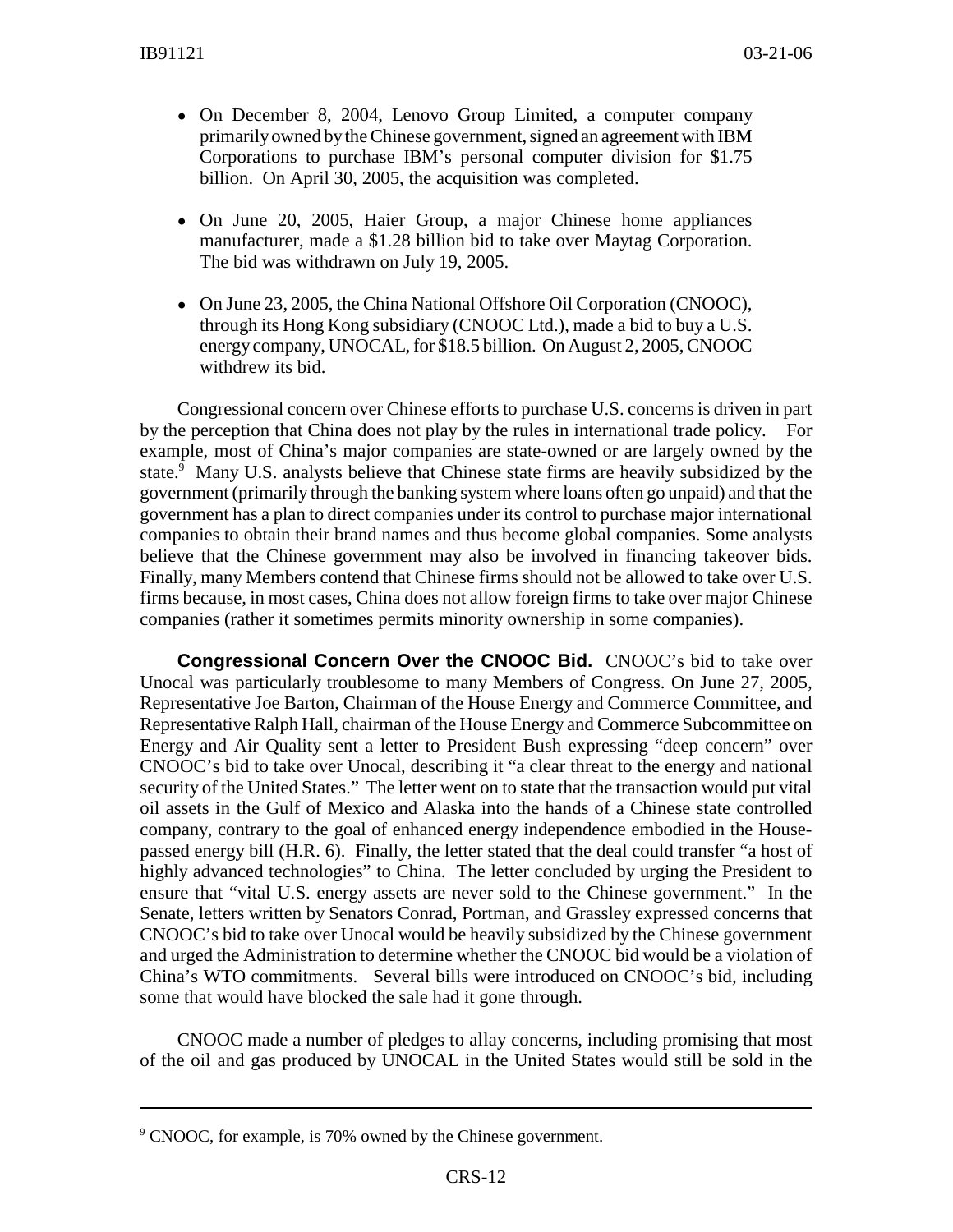United States and that most Unocal jobs in the United States would be retained. The chairman of CNOOC stated that his company's main interest in UNOCAL was its large holdings of oil and gas in Asia, not the United States. However, on August 2, 2005, CNOOC announced it was withdrawing its bid, citing significant political opposition to the sale in the United States, which the company termed as "regrettable and unjustified."<sup>10</sup>

## **Textile and Apparel Products**

Various U.S. industry groups have called on the Administration to invoke special safeguard provisions (included in China's WTO accession package) that would enable the United States to restrict imports of certain Chinese products deemed harmful to U.S. industries. U.S. producers of textile and apparel products have been particularly vocal over the competitive pressures they face from China, especially since U.S. textile and apparel quotas on Chinese goods were eliminated in January  $2005$ .<sup>11</sup> According to the U.S. Commerce Department, China is the United States' largest foreign supplier of textiles and apparel, accounting for one-third of total imports in 2005 (or \$16.8 billion). U.S. textile and apparel imports from China were 43.7% higher than they were in 2004 (compared with an 8.3% growth in total U.S. imports of these products from the world). The sharp rise in textile and apparel imports from China led the Administration to seek an agreement with China to limit the level of its textile and apparel exports to the United States. On November 8, 2005, China agreed to restrict various textile and apparel exports to the United State (according to specified quota levels) from January 2006 through the end of 2008.

# **U.S.-China Trade Legislation in the 109th Congress**

A number of bills that would affect U.S.-China trade relations have been introduced in the 109th Congress. This section lists major bills and congressional action.

## **Comprehensive China Trade Legislation**

Legislation has been introduced that seeks to address a wide number of trade disputes in U.S.-China relations: $12$ 

• H.R. 3283 (English) would apply U.S. countervailing laws (dealing with foreign government subsidies) to non-market economies; establish a comprehensive monitoring system to track China's compliance with specific WTO commitments and pledges made at JCCT meetings (such as on market

<sup>10</sup> For an overview of this issue, see CRS Report RL33093, *China and the CNOOC Bid for Unocal: Issues for Congress*, by Dick K. Nanto, James K. Jackson, and Wayne M. Morrison.

<sup>11</sup> For additional information on U.S.-China textile issues, see CRS Report RL32168, *Safeguards on Textile and Apparel Imports from China*, by Vivian C. Jones.

 $12$  The debate over U.S.-China trade relations became closely linked with congressional consideration of the Dominican Republic-Central America-United States Free Trade Agreement (or the DR-CAFTA). Some congressional observers contended that the DR-CAFTA might not pass the House unless a tough China trade bill was first passed.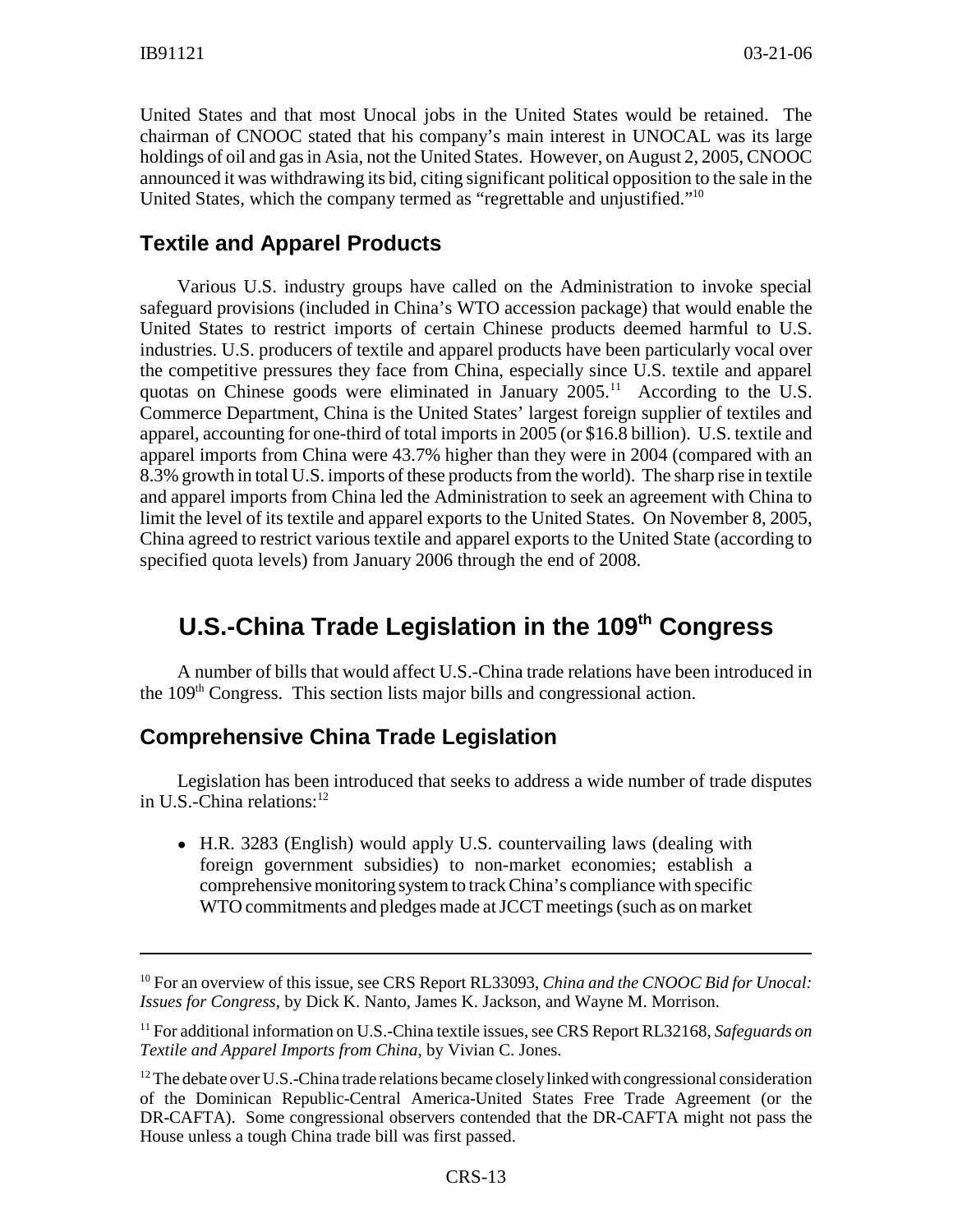access, IPR protection, and reporting subsidies), and to require reports to Congress on China's progress on meeting these commitments; tighten rules on anti-dumping duties to prevent non-payment; require the Treasury Department to define "currency manipulation," describe actions that would be considered to constitute manipulation, and report on China's new currency regime; increase funding for the USTR to improve monitoring and enforcement of U.S. trade agreements; and require the U.S. International Trade Commission to conduct a comprehensive study on U.S.-China trade and economic relations. The bill passed (255 to 168) on July 27, 2005. A similar bill has been introduced in the Senate, S.1421 (Collins).

- ! H.R. 3306 (Rangel) would apply U.S. countervailing laws to non-market economies; require the USTR to bring a case against China in the WTO over its currency practices; define currency manipulation in U.S. trade law as "protracted large-scale intervention by an authority to undervalue its currency in the exchange market;" narrow the discretion of the USTR and the President to deny relief for U.S. industries that are injured due to import surges from China; tighten rules on anti-dumping duties to prevent nonpayment; and would reinstate "Super 301" to require the President to identify trade expansion priorities and to take action against countries that maintain the most significant barriers to U.S. exports.
- H.R. 4186 (Camp) would create a Chief Trade Prosecutor to ensure compliance with trade agreements. (The sponsors of the bill named China and Japan as the prime targets of their bill).
- ! S. 2317 (Baucus) would require the USTR to identify trade enforcement priorities and to take action with respect to priority foreign country trade practices, establishes within the USTR's office a Chief Enforcement Officer and a Trade Enforcement Working Group.

## **Bills Addressing China's Currency Policy**

In addition to H.R. 3283 and H.R. 3306, the following bills would address China's currency policy:

- S. 14 (Stabenow), S. 295 (Schumer), and H.R. 1575 (Myrick) direct the Secretary of the Treasury to negotiate with China to accept a market-based system of currency valuation, and imposes an additional duty of 27.5% on Chinese goods imported into the United States unless the President submits a certification to Congress that China is no longer manipulating the rate of exchange and is complying with accepted market-based trading policies. H.R. 3004 (English) would require the Treasury Department to determine if China manipulated its currency and to impose additional tariffs on Chinese goods comparable to the rate of currency manipulation.
- S.Amdt. 309 (Schumer) to S. 600 (Foreign Affairs Authorization Act), which would impose a 27.5% tariff on Chinese goods if China failed to substantially appreciate its currency to market levels. On April 6, 2005, the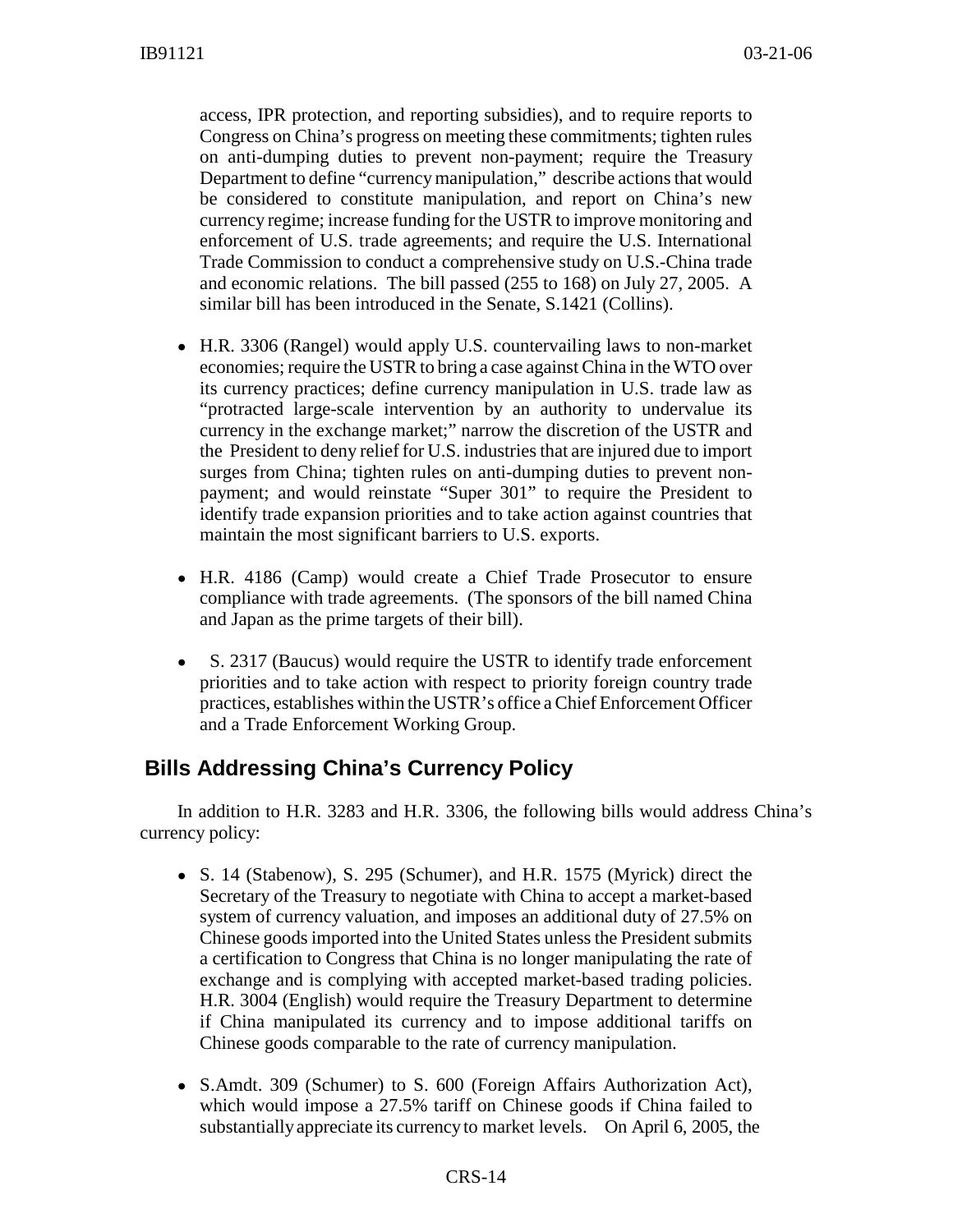Senate failed (by a vote of 33 to 67) to table the amendment, In response to the vote, the Senate leadership moved to allow a vote on S. 295 (which has same language as S.Amdt. 309) no later than July 27, 2005, as long as the sponsors of the amendment agree not to sponsor similar amendments for the duration of the 109<sup>th</sup> Congress. However, on June 30, Senator Schumer and other sponsors of S. 295 agreed to delay consideration of the bill after they received a briefing from Administration officials and were told that China was expected to make significant progress on reforming its currency over the next few months. Disappointment over China's July 2005 currency reforms led Senator Schumer to push for consideration of S. 295 (under the previous compromise). On November 16, 2005, the Senate agreed to consider the bill no later than March 31, 2006.

- ! H.R. 3157 (Dingell) and S. 377 (Lieberman) direct the President to negotiate with those countries determined to be engaged most egregiously in currency manipulation and to seek an end to such manipulation. If an agreement is not reached, the President is directed to institute proceedings under the relevant U.S. and international trade laws (such as the WTO) and to seek appropriate damages and remedies for the U.S. manufacturers and other affected parties.
- ! H.R. 2208 (Manzullo), S. 984 (Snowe), and S. 1048 (Schumer) adds changes to the criteria that the U.S. Treasury Department is required to consider when making a determination on currency manipulation (including a protracted large-scale intervention in one direction in the exchange markets) in its bi-annual reports on International Economic and Exchange Rate Policies.<sup>13</sup>
- H.R. 2414 (Rogers, Mike) would require the Treasury Department to make a determination whether China's currency policy interferes with effective balance of payments adjustments or confers a competitive advantage in international trade that would not exist if the currency value were set by market forces. If such a determination were made, the President would be required to bring a WTO case against China to seek across-the-board tariffs on Chinese goods in order to offset the subsidy effects of undervaluation.
- H.R. 1216 (English) and S. 593 (Collins) would apply U.S. countervailing laws to nonmarket economies. H.R. 1498 (Tim Ryan) would apply U.S. countervailing laws to countries that manipulate their currencies.
- S.Res. 270 (Bayh) expresses the sense of the Senate that the International Monetary Fund should investigate whether China is manipulating its currency.

<sup>&</sup>lt;sup>13</sup> A country would be considered to be manipulating its currency if there was a protracted large-scale intervention in one direction in the exchange markets.